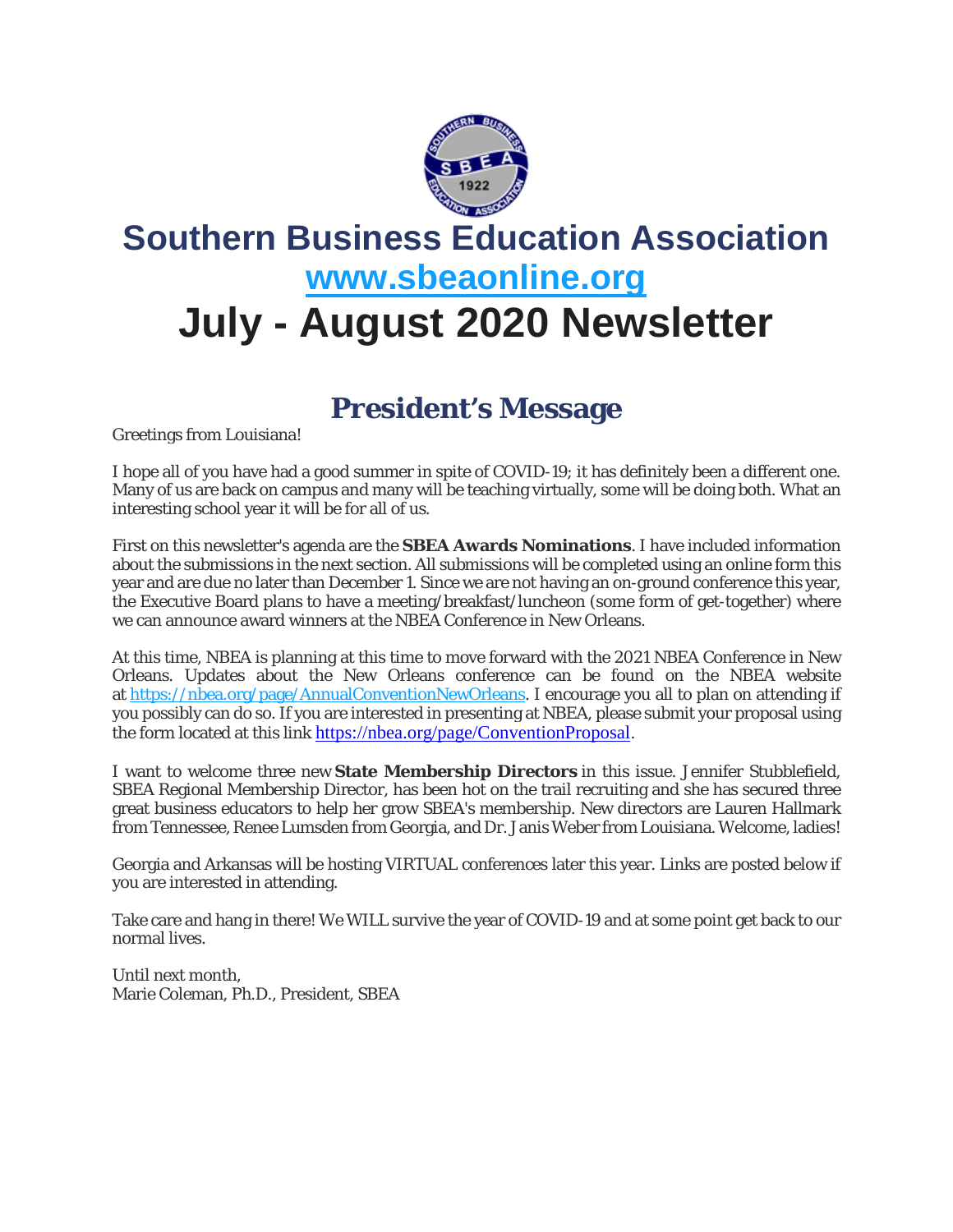# **SBEA Awards Nominations**

SBEA Award nominations will be completed online at the SBEA website found at [www.sbeaonline.org.](https://www.sbeaonline.org/) Nominations must be submitted using this form before **December 1**. State organizations and members may nominate members but members are not allowed to nominate themselves. Nominations may be made for the following awards:

- Distinguished Service Award for Outstanding Contribution to Business Education by an Administrator or Supervisor of Business Education
- Collegiate/University Teacher of the Year Award
- Post-Secondary Teacher of the Year Award
- Middle School/Secondary Business Teacher of the Year Award

If you have any questions concerning awards, please email **Cheryl Wiedmaier, SBEA Awards Committee Chair, at [cdwied@gmail.com.](https://cdwied@gmail.com/)**

# **Membership Directors Update and Welcome**

#### **Lauren Hallmark, Membership Director, Tennessee**

- •Business educator at Lawrence County High School for 12 years
- •FBLA Co-Adviser
- •Adjunct professor at Columbia State Community College for 7 years
- •Certiport Test Administrator for the school system
- •Lead teacher for SAM Online
- •Education Specialist, Curriculum and Instruction, Middle Tennessee State University

•Master of Education, Business/Marketing, University of North Alabama •Bachelor of Business Administration in Management, Martin Methodist College

#### **Renee Lumsden, Membership Director, Georgia**

- Business educator at Crisp County High School for 17 years
- FBLA Adviser
- Master of Science, Post-Secondary Adult Education, Troy State **University**
- Bachelor of Business Administration, Accounting, Valdosta State University
- Associate, Business, Abraham Baldwin Agricultural College





#### **Dr. Janis Weber, Membership Director, Louisiana**

- Instructor of Accounting, University of Louisiana at Monroe
	- Certified Public Accountant
	- Doctor of Business Administration in Accounting, Liberty University
	- Master of Business Administration in Accounting, Regis University
	- Bachelor of Science, Accounting, University of Arkansas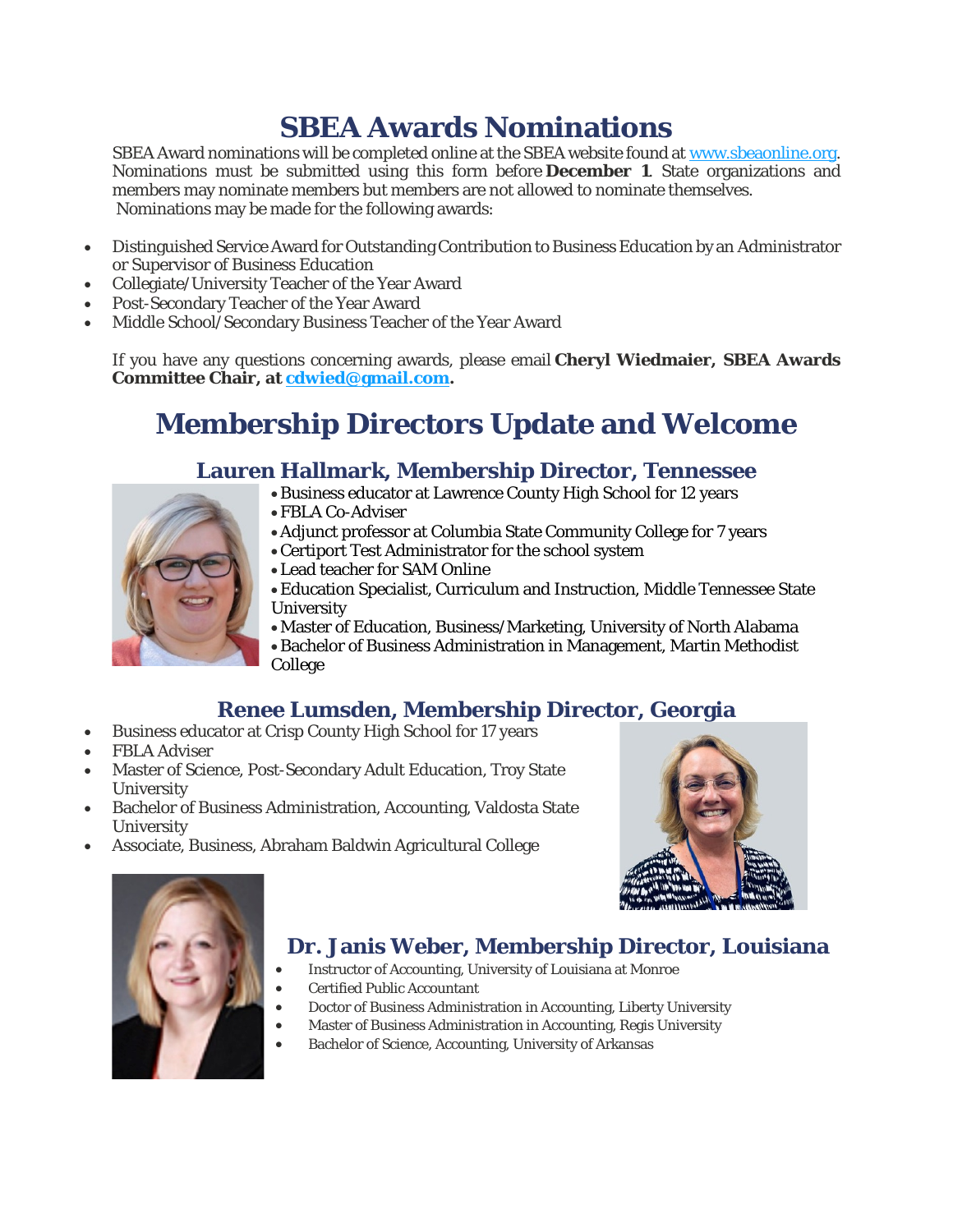# **Arkansas Highlights**

The Arkansas Business Education Association (ABEA) currently has 240 members in seven districts across the state. We are happy to announce lots of awards from our state this year. Angie Hutson was awarded the 2019 SBEA Outstanding Leadership Award. Dr. Kelley Todd was awarded 2019 SBEA Secondary Teacher of the Year and 2020 NBEA Secondary Teacher of the Year. Tracie Opolka was elected to serve as SBEA President-Elect for 2019-2020. We are very proud of our outstanding leaders in business education in our state.

The ABEA theme is **Level up with ABEA**! The ABEA board decided after surveying membership to postpone the conference to **November 2, 2020**. The ABEA board met in several zoom sessions to make this decision in the best interest of their membership due to the pandemic affecting our country. The conference will include workshops for all grade levels of business education and will promote business education in our state. Workshops will also include blended learning and online learning strategies to help our teachers navigate the new world of education. **Level up with ABEA** is sure to be a success!









**Upcoming State Conferences** Georgia Business Education Association Virtual Conference October 20 - 22, 2020 <http://www.gbea-online.org/>

Arkansas Business Education Association Virtual Conference November 2, 2020 <https://abea.us/conference-information.html>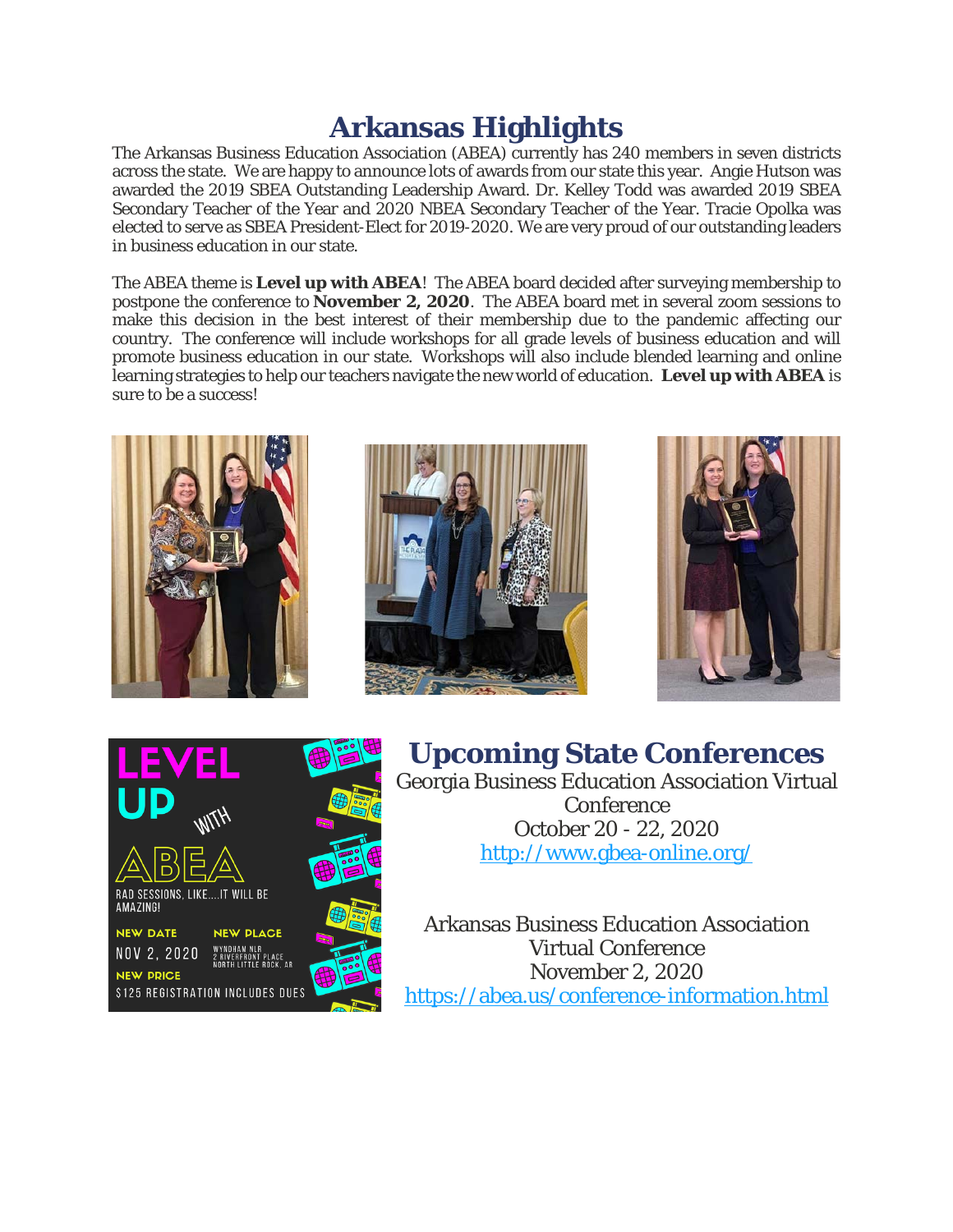### **South Carolina Highlights**



Greetings from SCBEA!

As the current President for SCBEA, I would like to say what a year! I want to give a huge shoutout to our Business and Technology teachers who pivoted on a dime when COVID hit and rocked it! We have several teachers who received awards this year such as Teacher of Year for their buildings. Coming off an awesome conference back in February, we have made the difficult decision to cancel our 2021 conference usually held in Myrtle Beach in February, and have moved our focus to 2022. We may be offering our members some virtual PD options as we progress through this school year so they can continue to grow and network. I have set a goal to increase our membership as much as possible this year even amidst the craziness and I feel positive that our amazing Executive Board can make this happen for our state! South Carolina is making great strides in Business and Technology and SCBEA is working hard to ensure we remain relevant, beneficial, and rewarding for our members.

Our 2020 Convention in February offered a variety of technology workshops, concurrent sessions, and networking in Myrtle Beach. A highlight of the convention was honoring Mrs. Ann Godfrey with a lifetime membership to SCBEA for all her many contributions at local, state, national, and international levels. Thank you, Ann! We also appreciate our Program Committee, speakers, coordinators, vendors, and attendees for a great 2020 Convention!

Warmest Regards, Dr. Bridgett Wolfe [www.scbea.org](https://www.scbea.org/)

Twitter: @SCBEA Instagram: thescbea <http://www.scfbla.org/> http://www.scdeca.org/

### **2021 NBEA Conference**

March 30 – April 2 New Orleans Marriott <https://nbea.org/general/custom.asp?page=AnnualConventionNewOrleans>